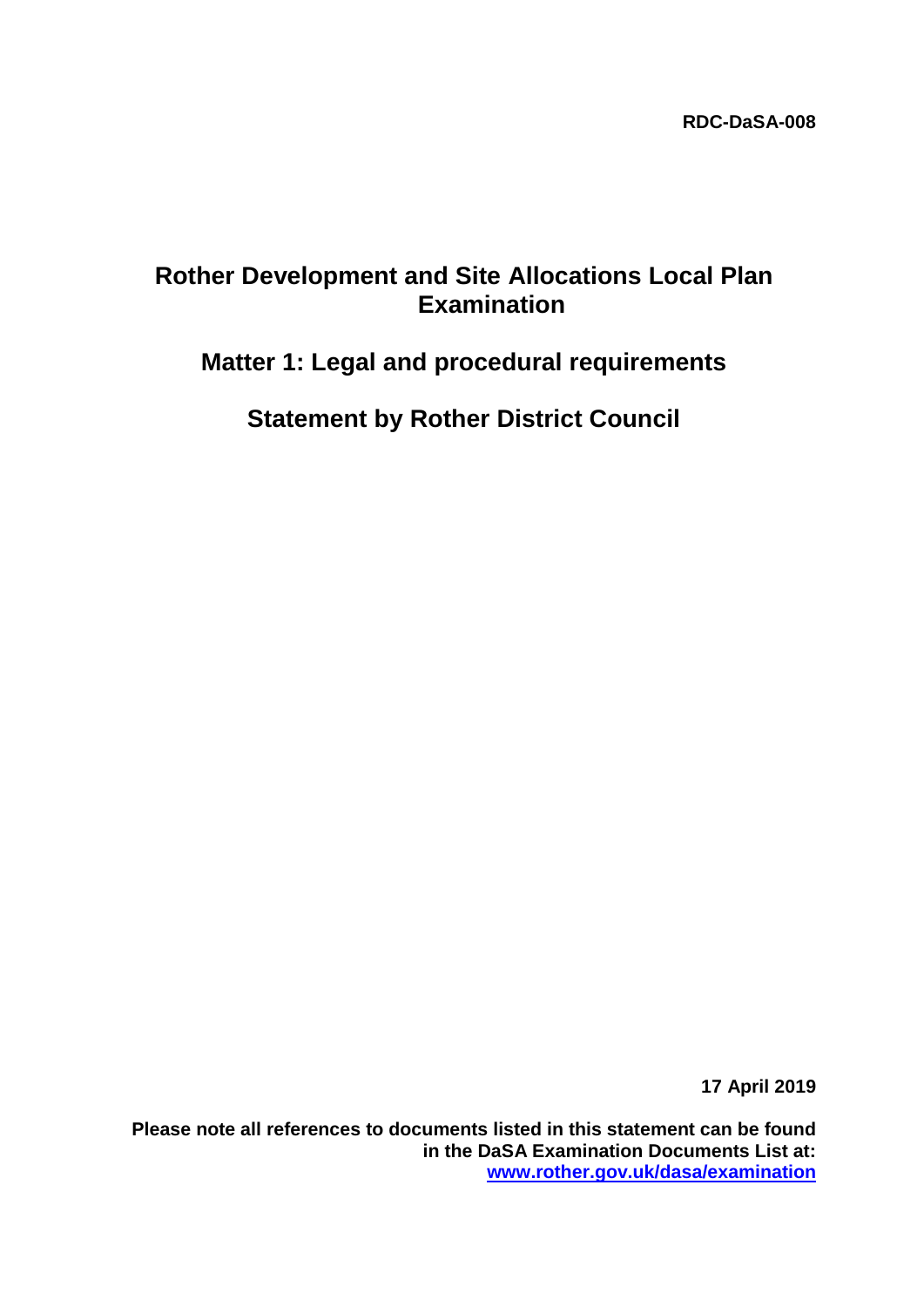### **Introduction**

1. This statement presents the Council's evidence in relation to the key issue raised by the Inspector concerning legal and procedural requirements, namely:

#### *Whether the Plan meets the legal process and requirements?*

2. In responding to this key issue, attention is given to the specific questions raised by the Inspector.

*Q: Has the Council submitted robust evidence to demonstrate that it has met the duty to cooperate? Are there any outstanding strategic matters?* 

- 3. The scope of matters covered by the duty and details of the cooperation can be found within the respective Consultation Statements<sup>[1](#page-1-0)</sup>.
- 4. The "strategic policies" for Rother District have already been determined by the Local Plan Core Strategy, adopted in September 2014. It sets the overall scale and distribution of development, with specific housing and business floorspace targets for each town and housing targets for individual villages. As well as an 'overall spatial strategy', there are area strategies for Bexhill, Hastings Fringes, Rye and Rye Harbour, Battle and the Rural Areas.
- 5. Therefore, insofar as the DaSA has been prepared to be in general conformity with the Core Strategy and the key strategic issues were addressed through the preparation of that Plan, then this limits the potential for cross-boundary issues. Notwithstanding this, there are policy areas within the scope of the DaSA that impact on the strategic matters.
- 6. Part A of the DaSA, which contains 'development policies' on a range of topics includes some policies that have been treated as "strategic". These are:
	- a) Affordable housing thresholds
	- b) Rural exception sites policy
	- c) Strategic gaps
- 7. There are also elements of other policies that have cross-boundary relevance:
	- a) the Biodiversity policy, and its supporting Habitat Regulations Assessment
	- b) the Sustainable Drainage policy in respect of the Pevensey levels hydrological catchment

<span id="page-1-0"></span><sup>1</sup> References C5 and C14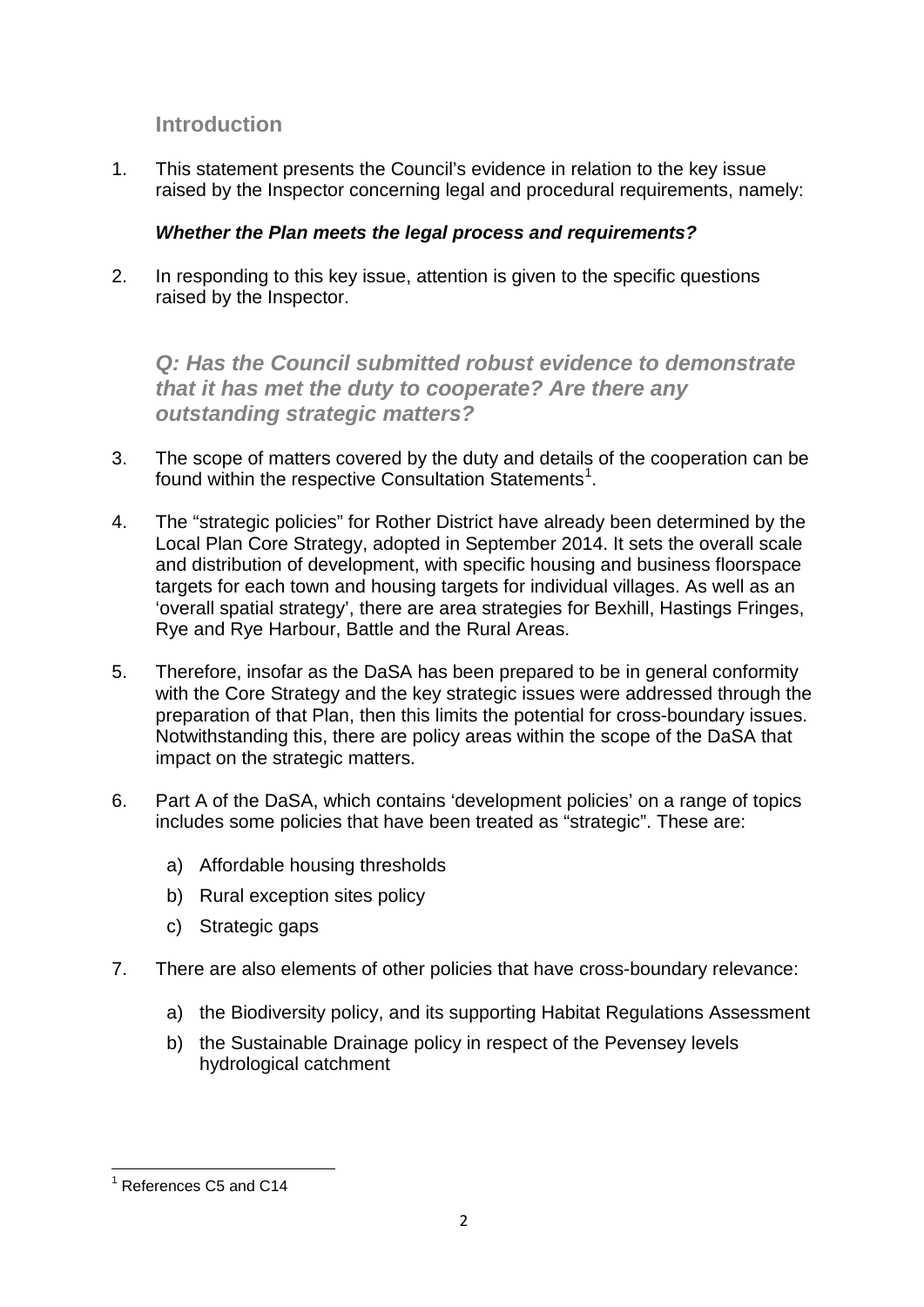- 8. In addition to the policy approach for the Combe Valley Countryside Park, the proposed site allocations within or close to the built-up area of Hastings have been treated as potentially having cross-boundary implications.
- 9. Having regard to the scope of the DaSA, it is concluded that the main areas of policy development to be considered in relation to meeting the duty to cooperate relate to:
	- a) Policies relating to the management of access and recreation pressures on the Dungeness Complex of Natura 2000 wildlife sites
	- b) Consideration of relevant Natura 2000 sites
	- c) Policies relating to the High Weald Area of Outstanding Natural Beauty
	- d) Policies for areas and sites close to the urban edge of Hastings
	- e) Consideration of strategic infrastructure, notably transport
	- f) Approach to wider sustainability issues
- 10. The respective Consultation Statements<sup>[2](#page-2-0)</sup> demonstrate the extent of consultation and co-operation that the Council has undertaken with other planning authorities and public bodies in preparing its DaSA Local Plan. It shows that close working between adjoining local planning authorities, and with other public bodies, especially the statutory environmental bodies, is well established.
- 11. It is highlighted that the DaSA constitutes "part 2" of the Council's Local Plan, with the principal strategic policies already set out in the adopted 'Core Strategy', which was itself subject to examination in relation to the duty to cooperate
- 12. It is concluded that the Council has fulfilled its duty to cooperate on matters of strategic importance and has gone further in liaising with the relevant bodies on matters of common interest. Officers have been constructive in engaging with other councils and prescribed bodies, as appropriate for the nature of the DaSA Local Plan. It is not considered that there are outstanding strategic matters.

**Q: Has the plan been prepared in accordance with the Local** *Development Scheme? How does the proposed substitution of policies DHG1, DHG2 and DEC3 relate to the Local Development Scheme?* 

13. Yes. The DaSA has been prepared in accordance with the Local Development Scheme (LDS) (May 2018)<sup>[3](#page-2-1)</sup>. Section 3 of the LDS sets out the programme for production of the relevant documents, with submission of the Plan to the Planning Inspectorate set out as January 2019. That timescale was met.

<span id="page-2-0"></span><sup>2</sup> References C5 and C14

<span id="page-2-1"></span><sup>3</sup> Reference SB4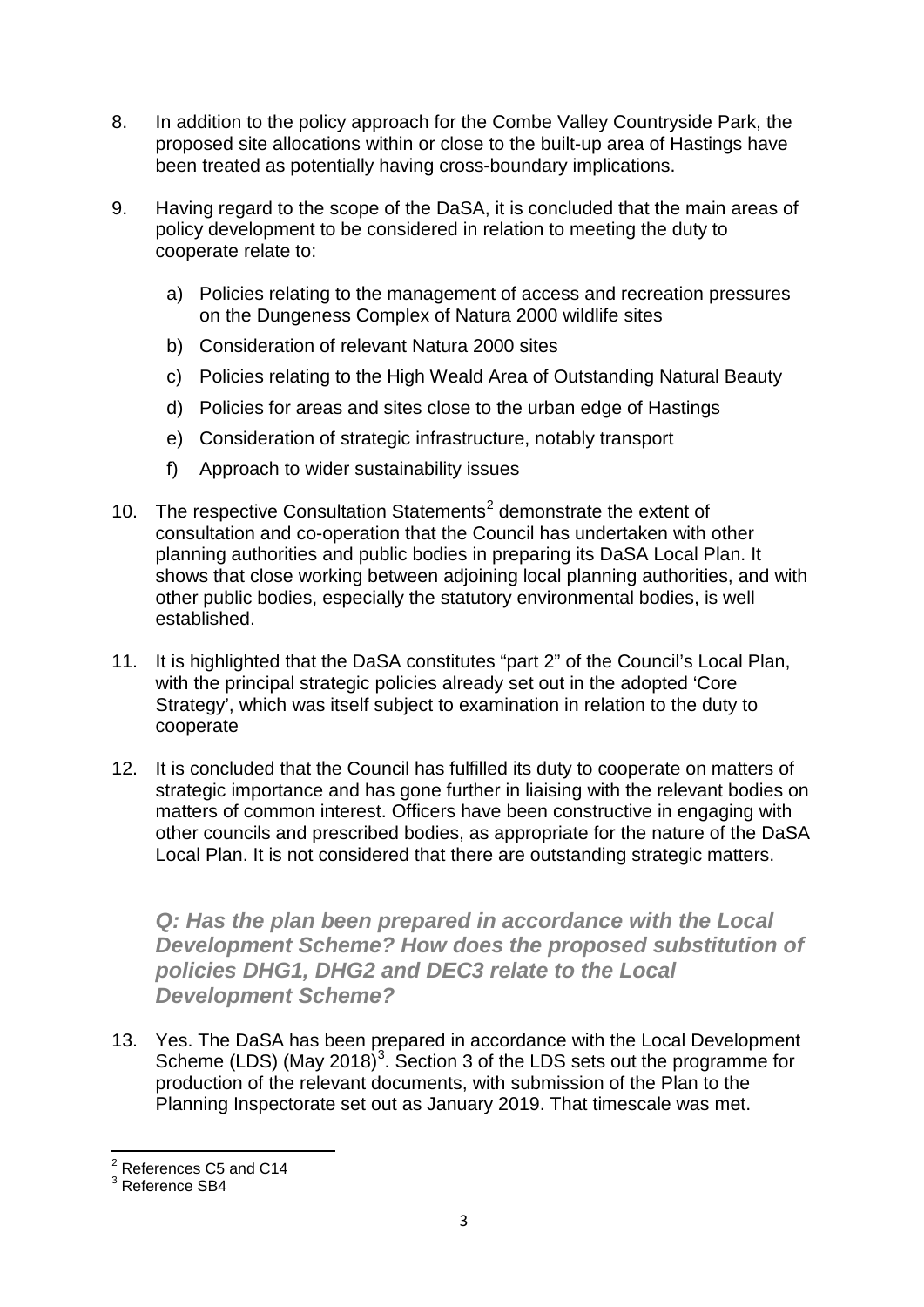- 14. The LDS has been published on the Council's website during the entire production of the DaSA Local Plan and updated accordingly, as necessary, to ensure that the timetable for production of the Local Plan is up to date.
- 15. Policies DHG1 and DHG2 of the DaSA intend to supersede Policies LHN2 and LHN3 of the Core Strategy. This has been taken as an opportunity to modify these Core Strategy Policies to reflect more recent information through national policy.
- 16. In respect of affordable housing, the LDS advises that the Council proposes to review the current Affordable Housing SPD to be consistent with, and provide detailed guidance to support, the Core Strategy policies on local housing needs subject to any amendments contained within the forthcoming DaSA<sup>[4](#page-3-0)</sup>. The proposed public engagement period was advised to be March/April 2019 with a target adoption date of July 2019 (however, the LDS states that these dates are provisional and subject to the outcome of the DaSA Local Plan process).
- 17. In respect of Policy DEC3, the Core Strategy<sup>[5](#page-3-1)</sup> sets out at Paragraph 16.23 that a full review of the use of existing business sites will be undertaken as part of the site allocations process. Subsequently, an Employment Sites Review Background Paper (November 201[6](#page-3-2))<sup>6</sup> was produced to assesses employment sites that have been allocated, are permissioned, are vacant or are existing sites. While not explicitly referred to in the LDS, there was an expectation that this review would be undertaken and as such, supports the relevant DaSA policies.

#### *Q: Has the plan been prepared in compliance with the Statement of Community Involvement?*

18. The Statement of Community Involvement<sup>[7](#page-3-3)</sup> (SCI) was adopted by the Council on 18 December 2018. This latest version updates and supersedes the previous SCI which was adopted on 15 December 2015<sup>[8](#page-3-4)</sup>. The changes within the 2018 version take account of the provisions in the Neighbourhood Planning Act 2017 which requires the SCI to cover policies for giving advice or assistance on proposals for the making or modification of neighbourhood plans. It also includes information on the introduction of new ways of granting planning permission set out in the Town and Country Planning (Permission in Principle) Order 2017 (as amended) and the Town and Country Planning (Brownfield Land Register) Regulations 2017, and the associated public consultation processes. In addition, it provides up to date information on public speaking procedures and how the public can get involved during Planning Committee meetings. There were no substantive changes in relation to the consultation processes relating to plan-making.

Reference SB4, paragraph 2.13

<span id="page-3-1"></span><span id="page-3-0"></span><sup>5</sup> Reference SA4

<span id="page-3-2"></span><sup>&</sup>lt;sup>6</sup> Employment Sites Review Background Paper (Reference SF1)

<sup>7</sup> Statement of Community Involvement (2018) (Reference SB3)

<span id="page-3-4"></span><span id="page-3-3"></span><sup>&</sup>lt;sup>8</sup> Statement of Community Involvement (2015) (Reference SB2)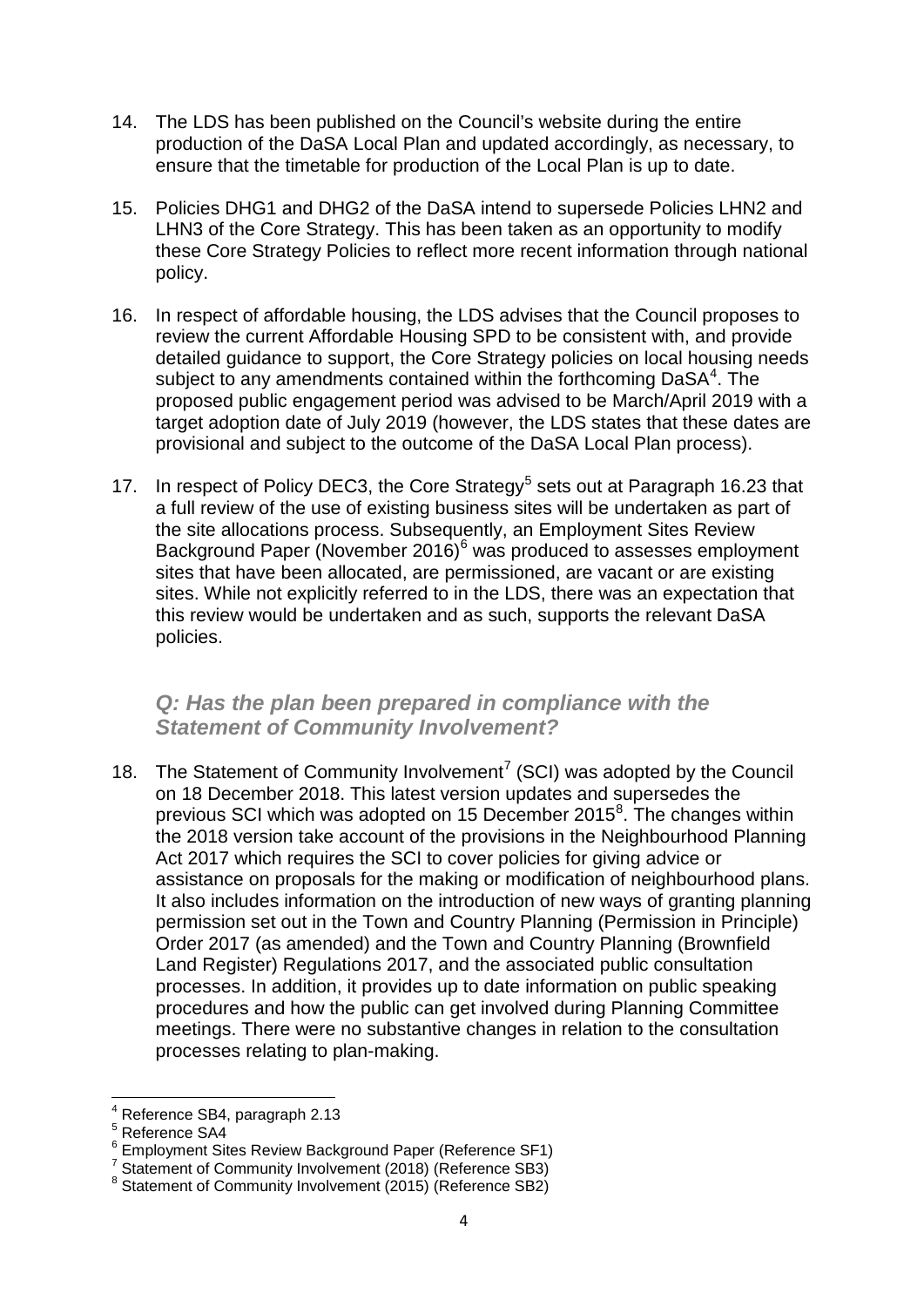19. It is considered that consultation has been undertaken in accordance with that Statement and any legislative requirements. The SCI is included in the list of supporting documents<sup>[9](#page-4-0)</sup>.

#### *Q: Has the plan been prepared on a sound process of Sustainability Appraisal?*

- 20. The DaSA, as the second part of the Local Plan, carries forward the spatial strategies, strategic objectives and core policies set out in the Core Strategy, which was subject to its own Sustainability Appraisal (SA). It follows that the SA of the DaSA has not re-appraised the strategic direction of the Core Strategy, but has assessed reasonable alternatives in relation to both the thrust of options for topic policies and specific sites for development.
- 21. The scope of the SA is defined in the Scoping Report<sup>10</sup>, which builds on and elaborates upon earlier SA Scoping information published to inform the Core Strategy. It was prepared in consultation with the strategic environmental bodies – Natural England, the Environment Agency and Historic England - and was subject to two rounds of public consultation in November 2014 and February 2015 prior to final publication in August 2016.
- 22. Following this, the DaSA Options and Preferred Options stage was subject to SA. The SA report<sup>[11](#page-4-2)</sup> appraises the optional broad policy directions in relation to each of the topics identified for policy coverage in the DaSA, as well as the emerging draft policies where these were identified. It also appraised all the reasonable alternatives for sites that had been identified, either through the Strategic Housing Land Availability Assessment (SHLAA) process, as submissions from landowners or developers, or through site surveys by planning officers. This SA was subject to public consultation together with the Options and Preferred Options DaSA (Reference SA5) in December 2016 – February 2017. Comments received have been summarised and responded to in the Proposed Submission Consultation Statement<sup>[12](#page-4-3)</sup>.
- 23. Finally, the proposed submission DaSA has also been subject to SA. This report (Reference C6) updates earlier assessments where there have been material changes in circumstances and undertakes assessments of policies in their latest form. It was published alongside the DaSA as part of the formal Representation Period on the submission DaSA in October – December 2018. Comments received have been summarised and responded to in the Council's Initial Responses to Representations<sup>[13](#page-4-4)</sup>.

<span id="page-4-0"></span><sup>&</sup>lt;sup>9</sup> Statement of Community Involvement (2018) (Reference SB3) and Statement of Community Involvement (2015) (Reference SB2)

<span id="page-4-1"></span><sup>&</sup>lt;sup>10</sup> DaSA Sustainability Appraisal Scoping Report, August 2016 (Reference PS12)<br><sup>11</sup> Reference SA6

<span id="page-4-3"></span><span id="page-4-2"></span><sup>12</sup> Reference C14, Pages 13-22

<span id="page-4-4"></span><sup>&</sup>lt;sup>13</sup> Reference RDC-DaSA-004, Pages 136-142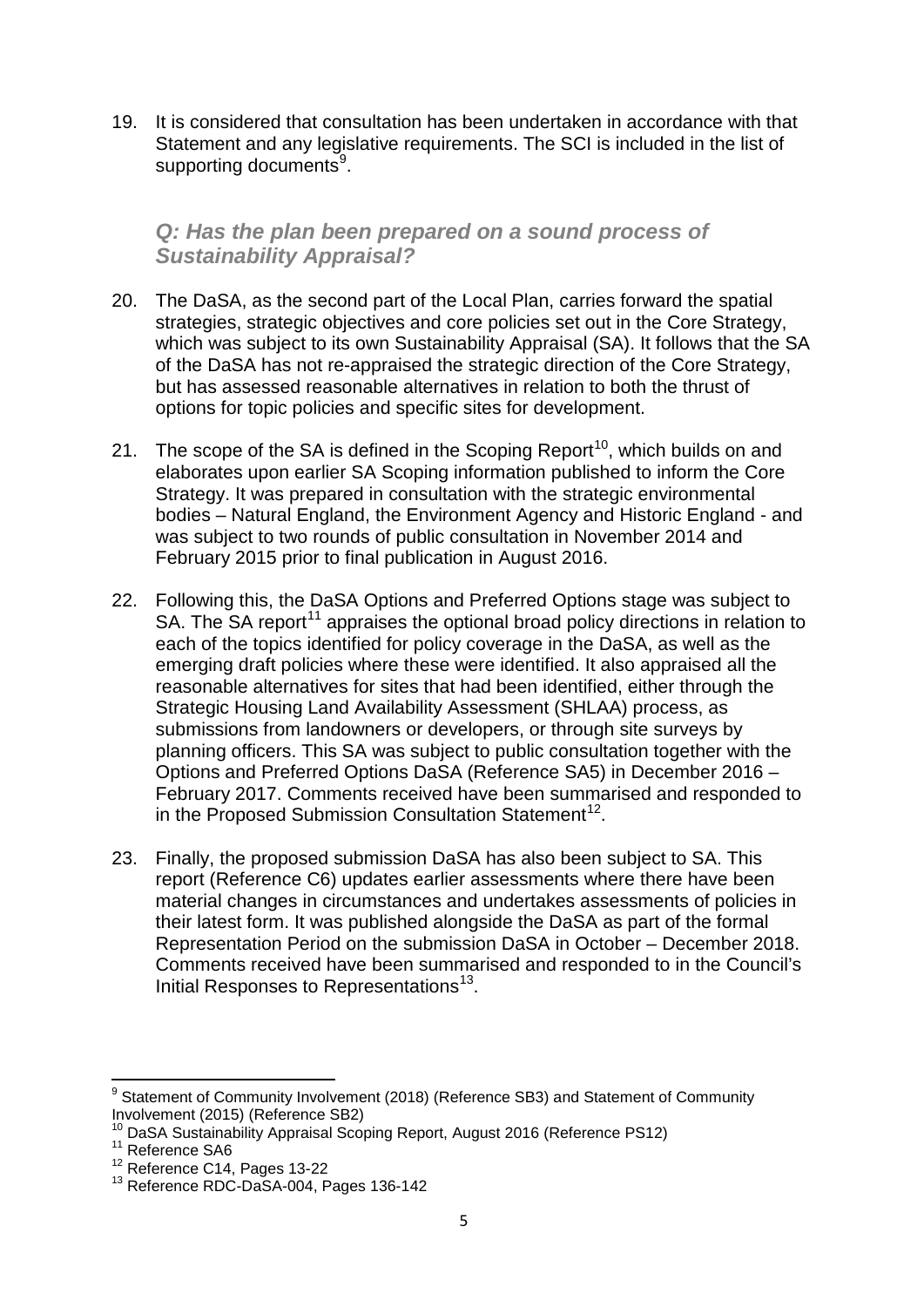- 24. The SA was carried out by Rother District Council Planning Officers. The SA of the Proposed Submission DaSA was supported with advice from a specialist SA consultant at AECOM.
- 25. In conclusion, the Council has correctly followed the SA process, in a manner proportionate and appropriate to the DaSA. The SEA Directive Requirements are collectively met by the 'Proposed Submission DaSA SA', by the Initial SA and by the SA Scoping Report.

*Q: Are the likely effects of the Plan adequately and accurately assessed in the Habitats Regulations Assessment?* 

- 26. Yes. The DaSA and Neighbourhood Plans have been subject to a technically robust Habitats Regulation Assessment (HRA), the final report<sup>[14](#page-5-0)</sup> being produced by specialist consultant AECOM. This HRA built upon the strategic work undertaken for the HRA of the Core Strategy.
- 27. The Core Strategy was subject to an HRA, focussed on the overall quantum and broad distribution of growth, addressing its strategic effect across the District 'in combination' with growth in other authority areas over the same time period. As the purpose of the DaSA is to give effect to the Core Strategy, these strategic issues were not reinvestigated through the DaSA HRA. A key outcome of the Core Strategy HRA work was a need for the preparation of a Sustainable Access and Recreation Management Strategy (SARMS) for the Dungeness Complex. This has now been prepared for the two Councils, in liaison with Natural England, and a draft Strategy has been consulted upon<sup>[15](#page-5-1)</sup>.
- 28. The DaSA HRA<sup>[16](#page-5-2)</sup> examines each site allocation in order to determine whether it would present any potential for site-specific impacts that could not have been identified during the strategic HRA. For completeness, it also assesses topic policies (notwithstanding that they have also been prepared in conformity with the Core Strategy). It considers whether any allocations/policies have the potential to have a likely significant effect upon any Natura 2000 or European designated site (Special Areas of Conservation (SAC), Special Protection Areas and Ramsar sites), either in isolation or in combination with other plans and projects. Where likely significant effects could not be dismissed the HRA involved an appropriate assessment (AA) to ascertain potential for adverse effects on integrity of European sites and to determine whether site-specific mitigation measures are required.

<span id="page-5-0"></span><sup>&</sup>lt;sup>14</sup> Reference SG2

<span id="page-5-1"></span><sup>&</sup>lt;sup>15</sup> Reference SG3

<span id="page-5-2"></span><sup>&</sup>lt;sup>16</sup> Reference SG2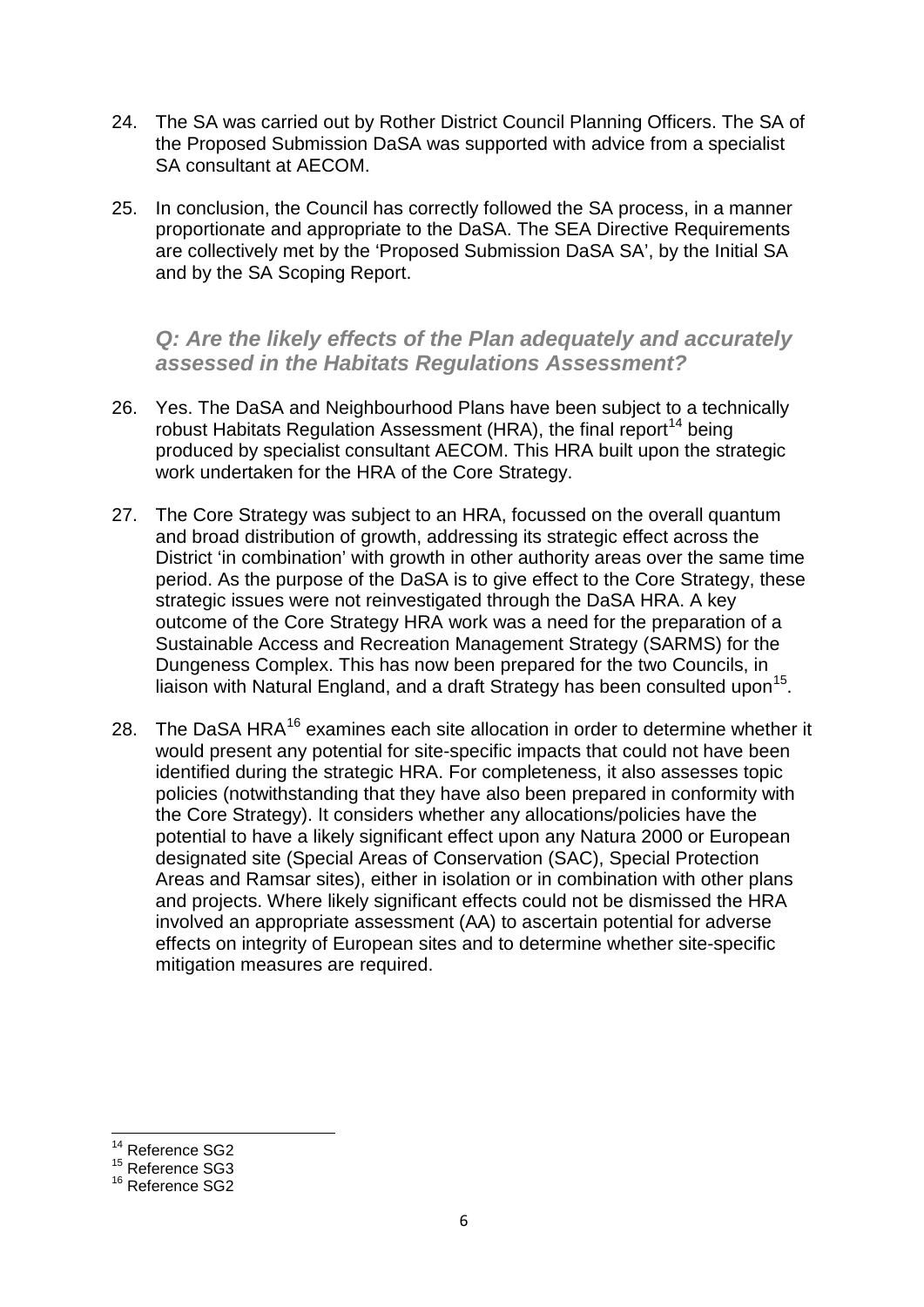- 29. The initial screening for likely significant effects, as shown in Table  $3^{17}$ , which considers each allocated site, its proximity to designated sites and its proposed use; and Table 4<sup>[18](#page-6-1)</sup>, which considers each topic policy, found that the majority of allocation sites will have no significant effect on the designated sites due to their distance separation and absence of impact pathways. However, it was found that for a number of sites around the Pevensey Levels SAC/Ramsar site and Dungeness, Romney Marsh and Rye Bay SPA/Ramsar site, there was the potential for surface water quality and disturbance issues to arise in the absence of mitigation, and these warranted further investigation. It was found necessary to further consider only one topic policy (DHG2: Rural Exception Sites). Additionally, at Chapter 4, the HRA considers several issues that have arisen since the Core Strategy HRA, including the proposal to extend the Dungeness, Romney Marsh and Rye Bay SPA up to 10km into the coastal waters, and the comments of Wealden District Council with respect to the potential effect of growth on the Pevensey Levels SAC and Ramsar site, the Ashdown Forest SAC/SPA and the Lewes Downs SAC, concluding that no likely significant effect would arise from the DaSA.
- 30. Where the initial screening determined that a conclusion of 'no likely significant effect' could not be drawn, appropriate assessment was carried out to analyse the potential for an effect in more detail, with a view to concluding whether there would actually be an adverse effect on integrity of a European site. The HRA has taken account of the effect of the "People Over Wind" European judgement<sup>19</sup>.
- 31. The AA is shown in Table  $5^{20}$ . This concluded that for all of the sites/ policies, the policy framework provided by the DaSA will ensure no adverse effects would occur on the integrity of the SAC/Ramsar sites. Since these measures would address effects from development on each site alone they would also ensure that they did not contribute to any effect 'in combination'.
- 32. In terms of process, a HRA Screening Opinion was agreed with Natural England ahead of the preparation of the Options and Preferred Options DaSA<sup>[21](#page-6-4)</sup>. A further screening was undertaken for the Proposed Submission DaSA, which took account of up-to-date information. This was also agreed with Natural England<sup>[22](#page-6-5)</sup> and led to the full assessment, including appropriate assessments.

<span id="page-6-0"></span> $17$  Pages 21-28

<span id="page-6-1"></span> $18^{18}$  Pages 31-36<br> $19$  HRA (reference SG2), paragraph 2.13

<span id="page-6-3"></span><span id="page-6-2"></span> $^{20}$  HRA (reference SG2), pages 39-46

<span id="page-6-4"></span><sup>&</sup>lt;sup>21</sup> HRA Initial Screening Report for DaSA and Neighbourhood Plans (August 2016), Letter from Natural England dated 8 August 2016.

<span id="page-6-5"></span><sup>22</sup> Email correspondence between Natural England and AECOM dated 13/9/18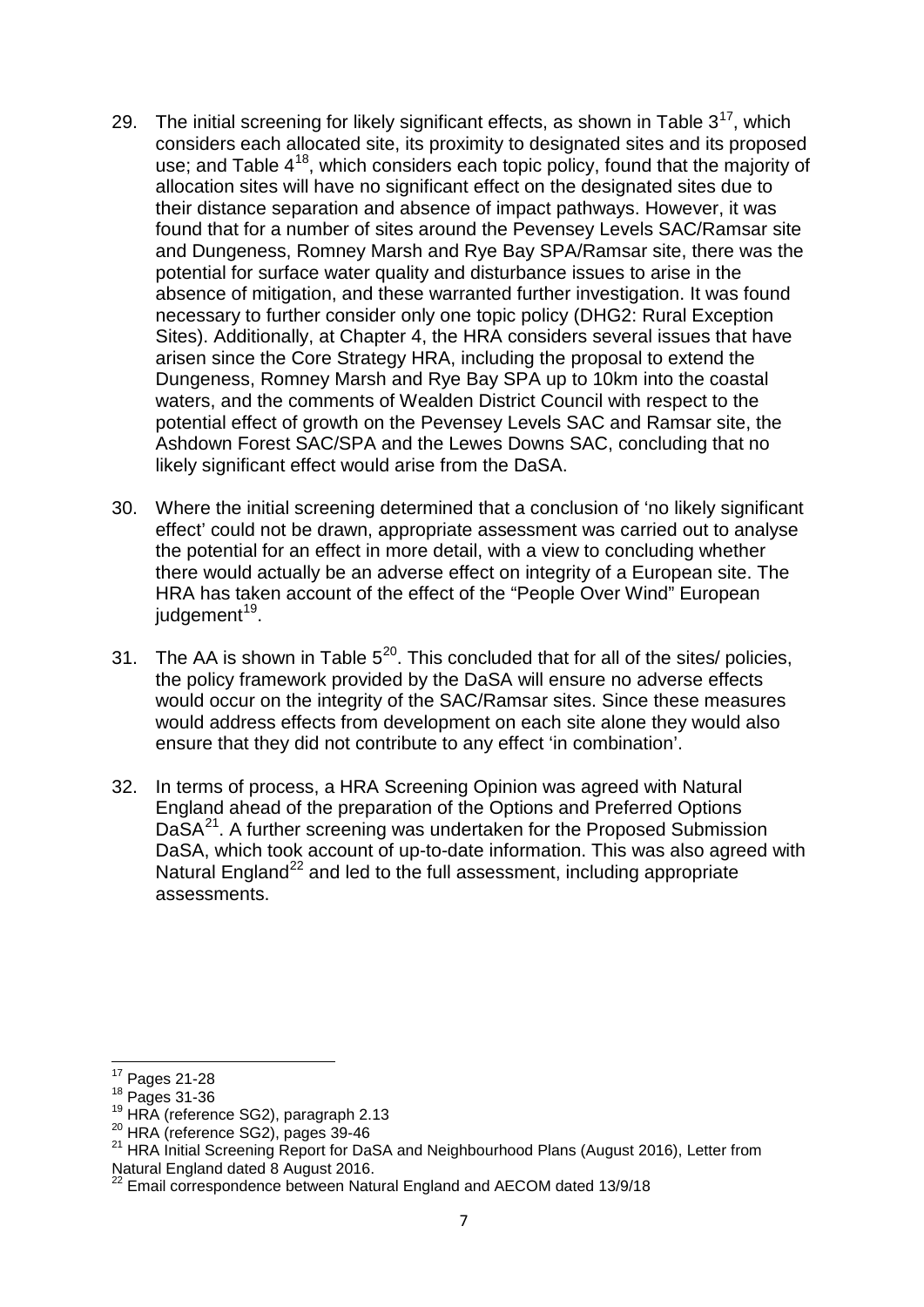- 33. Natural England confirmed in its formal representation to the DaSA at Regulation 19 stage<sup>[23](#page-7-0)</sup> that it generally concurs with the conclusions drawn in the HRA final report, with the exception of the conclusion for Policy RHA1 where it advised that further surface water protection measures would be necessary. This comment is addressed in the Council's Initial Responses to Representations<sup>[24](#page-7-1)</sup> which proposes an additional policy criterion and supporting text.
- 34. Since publication of the final HRA report, further discussion has taken place with Natural England about Policy CAT1 and the potential effects on the Pevensey Levels SAC. This is detailed further under Matter 7 and reconfirms the site's development is unlikely to have any adverse effect on the integrity of the Pevensey Levels SAC.

#### *Q: Have all the procedural requirements for publicity been met?*

- 35. The Rother District Development and Site Allocations (DaSA) Local Plan meets all the procedural requirements for publicity as set out in the Town and Country Planning (Local Planning) (England) Regulations 2012. The Council's Consultation Statements<sup>[25](#page-7-2)</sup> sets out in detail the procedures followed at Regulation 18 and Regulation 19 stages.
- 36. The respective consultation processes were undertaken in line with Statement of Community Involvement (SCI)<sup>[26](#page-7-3)</sup>.
- 37. At each stage of the preparation of the DaSA Local Plan, material has been published on the Council's website and the online consultation portal, paper copies were made available at the Council's main office (Town Hall) as well as the Council's Community Help-Points in Battle<sup>[27](#page-7-4)</sup> and Rye. The publicity of the availability of this material (the Statement of Representation procedure) was also advertised in the local paper – the Observer (Bexhill, Battle, Rye and Hastings & St Leonards editions), as well as being published on the website. Further details can be found in the respective Consultation Statements<sup>28</sup>.
- 38. All specific and general consultation bodies were notified either via email or letter of the specific consultation opportunities. In addition, those who have previously contacted the Planning Strategy department stating that they wished to be notified were also contacted via email or letter. Each consultation opportunity was advertised on the rolling banner on the front page of the Council's website for the duration of the consultation.

<span id="page-7-0"></span><sup>&</sup>lt;sup>23</sup> Natural England representation on Proposed Submission DaSA Local Plan dated 7/12/18 (representation no. 24550)

<span id="page-7-1"></span> $^{24}$  Reference RDC-DaSA-004, Pages 124-125.

<span id="page-7-2"></span> $^{25}$ References C5 and C14

 $^{26}_{-2}$  References SB2 and SB3

<span id="page-7-4"></span><span id="page-7-3"></span><sup>&</sup>lt;sup>27</sup> Except during the Regulation 19 period for representations where the Battle Community Help-Point was closed and the documents were made available at Battle Library.

<span id="page-7-5"></span> $^{28}$  References C5 and C14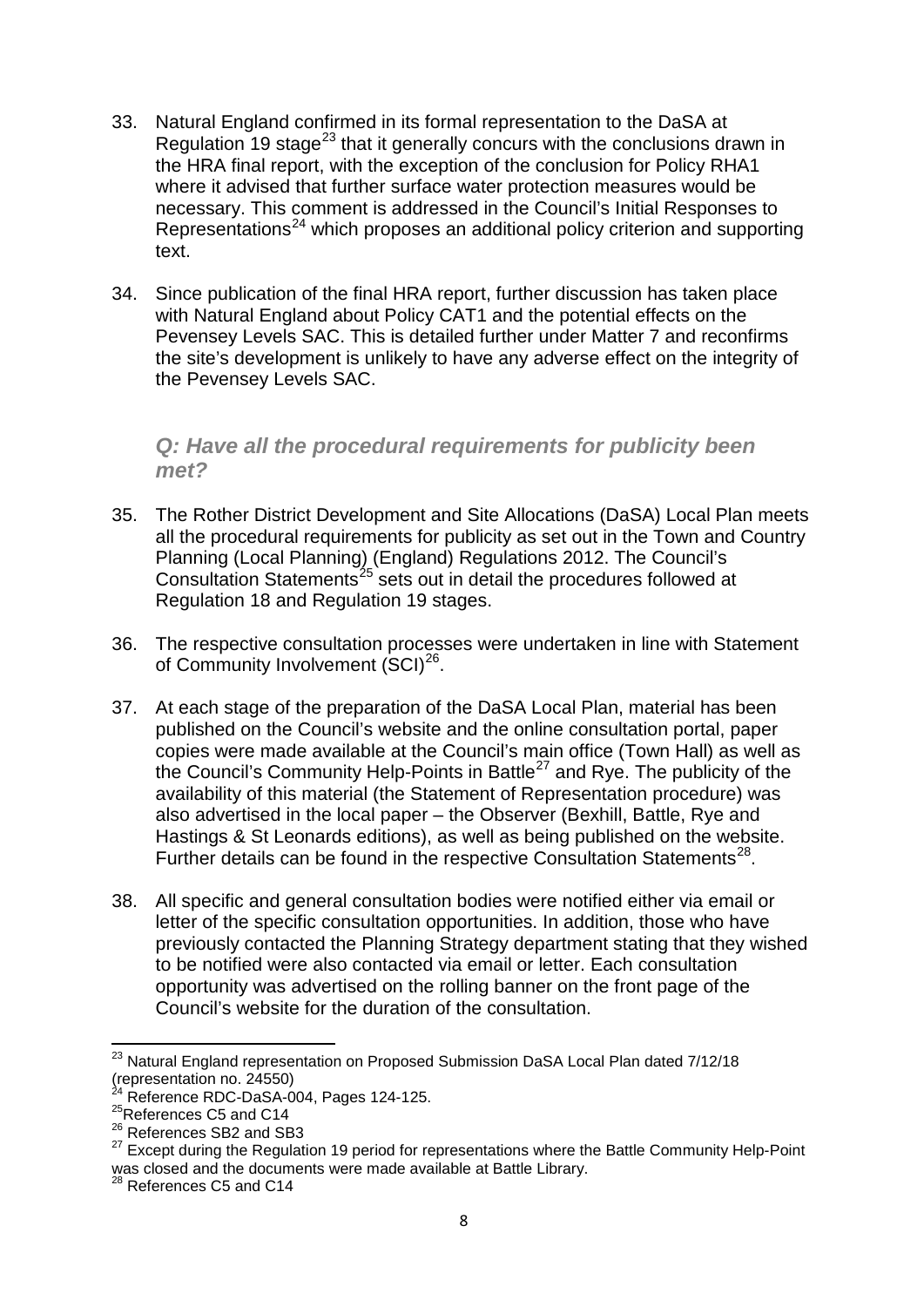- 39. In addition, the Council produces a weekly notification email to households across the district (known as 'My Alerts'), this was used to notify all those registered for the service of the respective consultations. Further details can be found in the respective Consultation Statement's<sup>[29](#page-8-0)</sup>
- 40. The DaSA Local Plan Sustainability Appraisal (SA) Scoping Report has been refined over time in consultation with the statutory bodies - Environment Agency, Historic England and Natural England. The Sustainability Appraisal has been prepared to accompany each stage of plan preparation and consultation. Further details are set out in the respective Consultation Statements<sup>[30](#page-8-1)</sup>
- 41. In respect of Habitats Regulations Assessment (HRA), whilst the Core Strategy was subject to a HRA, it was considered necessary to undertake a further HRA for the DaSA Local Plan. A Scoping Report was agreed with Natural England ahead of the preparation of the options and Preferred Options DaSA. A further Scoping was undertaken for the Proposed Submission DaSA, which took account of up-to-date information. This was also agreed with Natural England and led to a full assessment, including appropriate assessments. A draft final HRA report was also discussed with Natural England and duly "signed off". Further details are set out in the respective Consultation Statements<sup>[31](#page-8-2)</sup>.
- 42. The DaSA was submitted to the Secretary of State for Examination on 18<sup>th</sup> January 2019, with formal Notice of Submission published on the Council's website and the relevant documents also made available.

*Q: Does the Plan as a whole include policies designed to ensure that the development and use of land within the district contributes to the mitigation of, and adaptation of, climate change in accordance with the regulations[32](#page-8-3)?* 

- 43. Rother District Council's Development Plan includes policies designed to ensure that the development and use of land contribute to the mitigation of and adaptation to climate change. The DaSA Local Plan contains a number of development policies which relate to the mitigation of and adaptation to climate change as set out below:
	- a) DRM1: Water Efficiency
	- b) DRM2: Renewable Energy Developments
	- c) DRM3: Energy Requirements
	- d) DEN4: Biodiversity and Green Space
	- e) DEN5: Sustainable Drainage

<span id="page-8-0"></span> $^{29}$  Reference C5 (page 4) and C14 (page 9)<br> $^{30}$  References C5 and C14

<span id="page-8-2"></span><span id="page-8-1"></span><sup>&</sup>lt;sup>31</sup> References C5 and C14

<span id="page-8-3"></span><sup>&</sup>lt;sup>32</sup> 1 Section 19(A) of the Planning and Compulsory Purchase Act (as amended)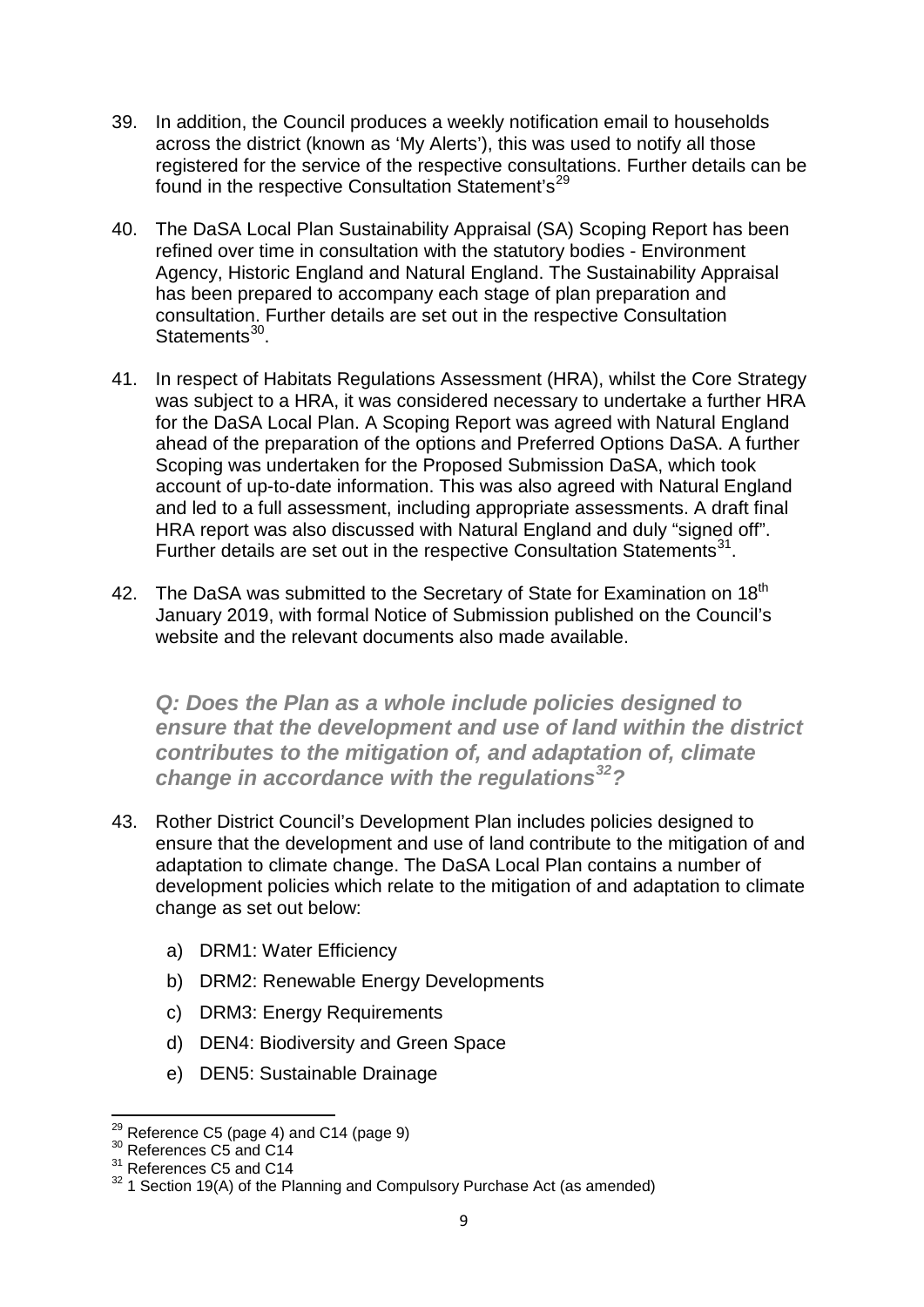- f) DEN7: Environmental Pollution
- 44. The site allocations in the DaSA also require development to consider (where relevant) factors such as water efficiency, greening of environment, retention of trees, planting, green infrastructure, green corridors, improved access arrangements (including provision of other transport choices) and provision of electric charging points.
- 45. The DaSA policies contribute toward tackling climate change in conjunction with those set out in the Core Strategy. In the Core Strategy, the vision for Rother in 2028<sup>[33](#page-9-0)</sup> included a strong commitment to a more sustainable, low carbon future and adapting to climate change. Carbon reduction and adaptation to climate change is cited as a main issue  $34$  and one of the strategic objectives<sup>[35](#page-9-2)</sup> identified is to mitigate and adapt to climate change impacts, including ensuring that natural resources are used efficiently. The following policies of the Core Strategy play a role in reducing greenhouse gases, encourage sustainable development and mitigate the effects of climate change:
	- a) Policy OSS3: Location of development (specifically part (v) of the policy)
	- b) Policy SRM1: Towards a low carbon future
	- c) Policy SRM2: Water Supply and Wastewater Management
	- d) Policy EN3: Design Quality (specifically part (h) of the policy)
	- e) Policy EN5: Biodiversity and Green Space
	- f) Policy EN6: Flood Risk Management
	- g) Policy EN7: Flood Risk and Development
	- h) Policy TR2: Integrated Transport
	- i) Policy TR3: Access and New Development
- 46. The Council also has background papers<sup>[36](#page-9-3)</sup> which address climate change and provide the evidence base for the requirements set out in the policy.

<span id="page-9-3"></span><span id="page-9-2"></span>

<span id="page-9-1"></span><span id="page-9-0"></span><sup>&</sup>lt;sup>33</sup> Core Strategy, page 23 (Reference SA4)<br><sup>34</sup> Core Strategy, page 17 (Reference SA4)<br><sup>35</sup> Core Strategy, page 25 - Sustainable Resource Management (Reference SA4)<br><sup>36</sup> Green Infrastructure Background Paper (Reference S Background Paper (Reference SC1) Renewable and Low Carbon Energy Background Paper (Reference SC2).